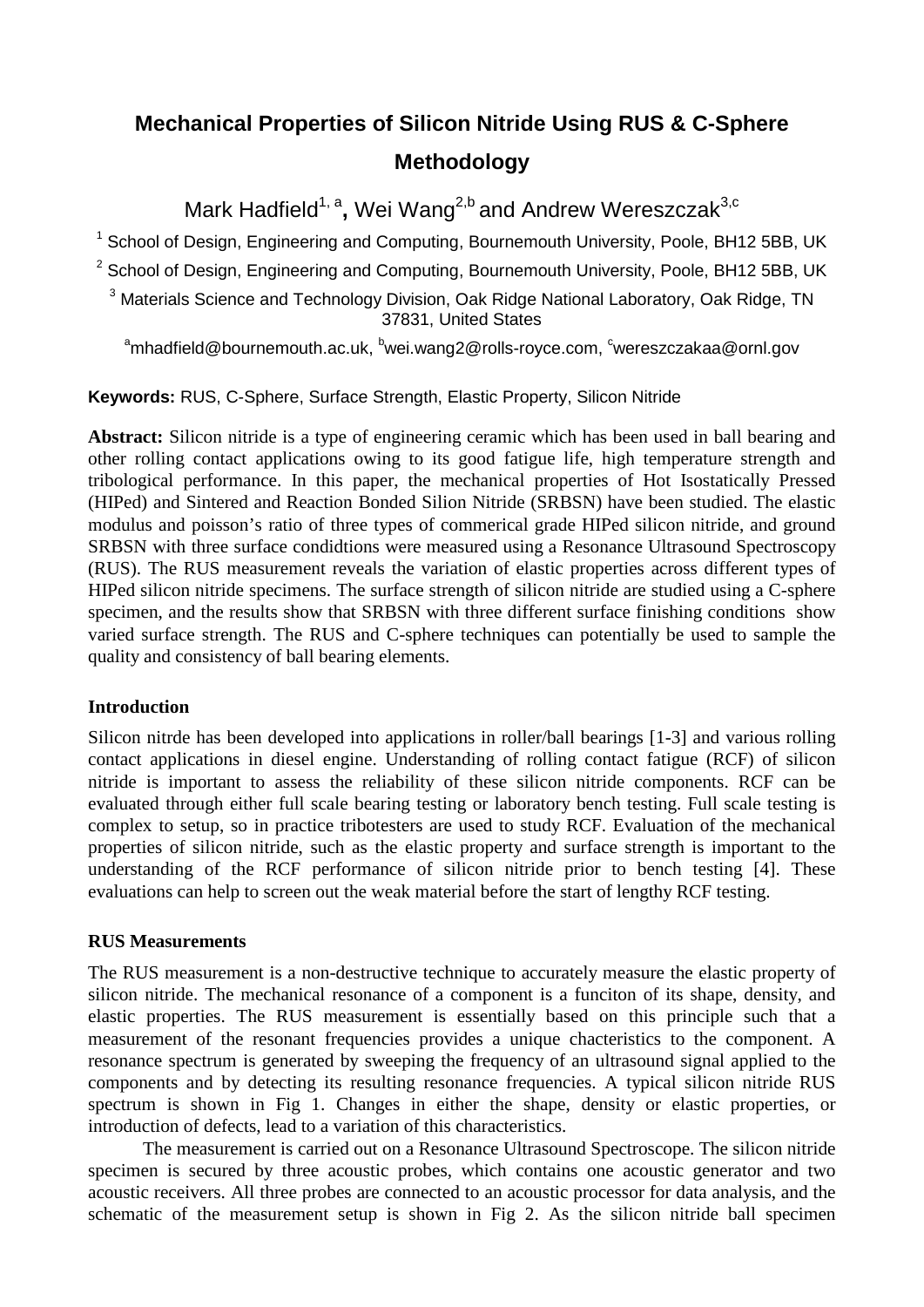geometry can be accurately controlled, the spectrum change due to geometry variation is minimal. Therefore the density and elastic property of the specimen dictates the resonant spectrum.



Six batches of silicon nitride specimens with 20 in each batch are examined using RUS measurement. Fig 3 shows the results of three batches of specimens with coarse, fine and conventional finishing conditions machined from the same SN-A SRBSN material. The results indicate that the difference in machining procedures doesn't significantly affect the elastic property of silicon nitride. The exceptions in the data shown in the circle are largely due to the mass/density variation of the specimens, which is possibly a result of inhomogeneity or porosity in the primary processing. RUS measurement can screen out these specimens with defects and exclude them from further RCF testing. It also demonstrate that the instrinic property of SN-A is poor, and potentially not suitable for rolling contact applications which demands reliability, as the failure can initiate from the inhomogeneity.



**Figure 3: 3 batches of SN-A RUS result**

Fig 4 shows the results of the other three batches of silicon nitride material representing Toshiba TSN03NH, NBD200 and SN101C respectively. These three Silicon Nitride are all processed through HIPing process, but the difference on additives and processing parameters gives them different elastic properties. The normal distribution of the measured young's modulus in Fig 5 shows that NBD200 material has a higher Young's modulus than TSN03NH and SN101C material. TSN03NH material has a narrower range of distribution, which indicates that potentially TSN03NH has better consistency in material processing.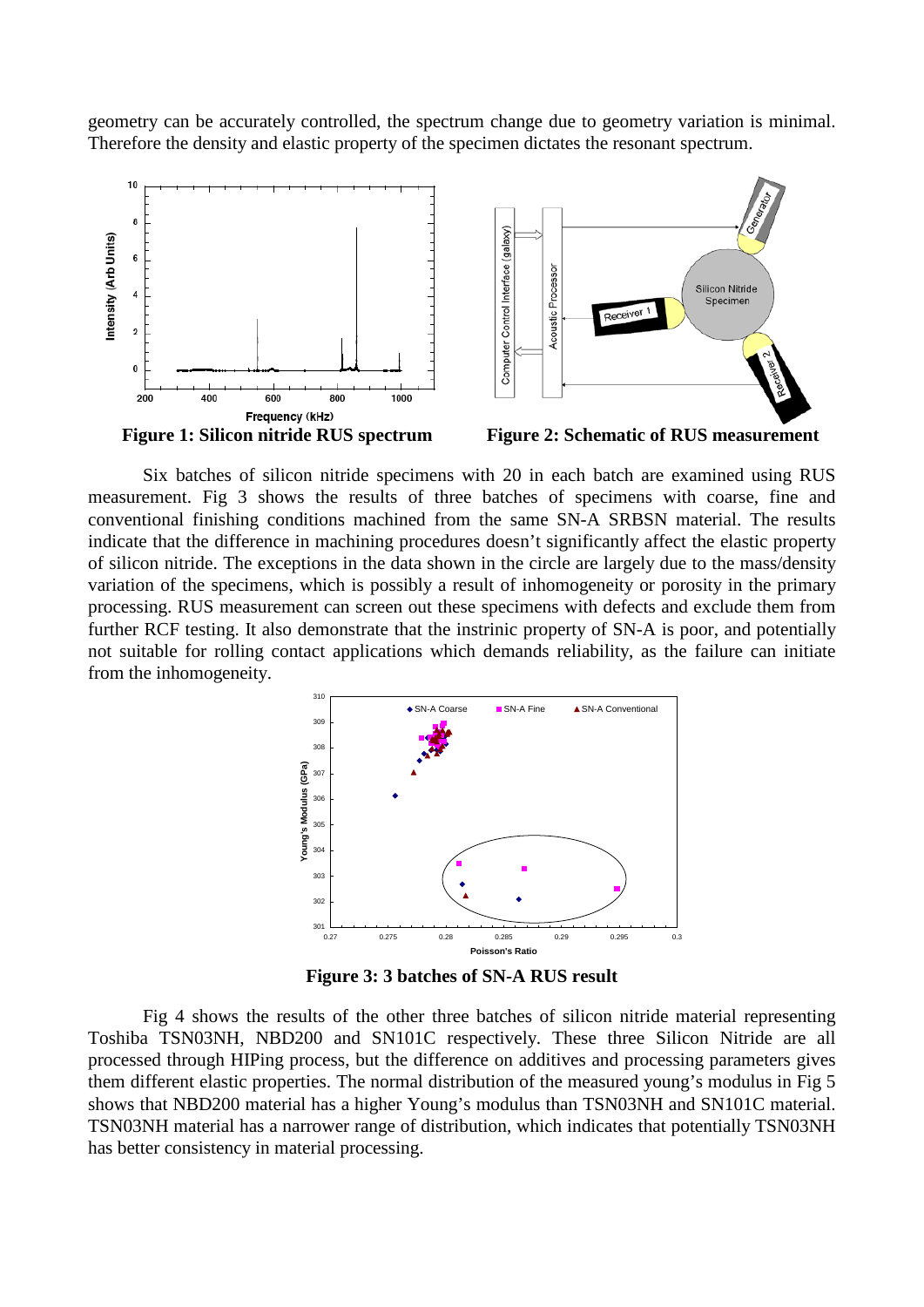

**Figure 4: Elastic properties of three HIPed Silicon Nitrides.**



**Figure 5: The normal distribution of elastic properties measured on three commerical grade HIPed Silicon Nitrides**

The variation in Young's modulus can result in a change in Hertzian contact stress when the silicon nitride balls are subjected to RCF test contact geometry. Without accurate Young's modulus measurement and Poisson's ratio's measurement, the generic values of 315 GPa and 0.280 are normally used when calculating the Hertzian contact stress. Fig 6 shows the calculated Hertzian stress as a funtion of Young's modulus. The contact stress using measured elastic properties varies from batch to batch, and it also varies within the same batch of specimens. RUS measurement is simple technique to ensure that accurate elastic properties of candidate silicon nitride is used to calculate the Hertzian stress.



**Figure 6: The effect of Young's modulus on Hertzian contact stress**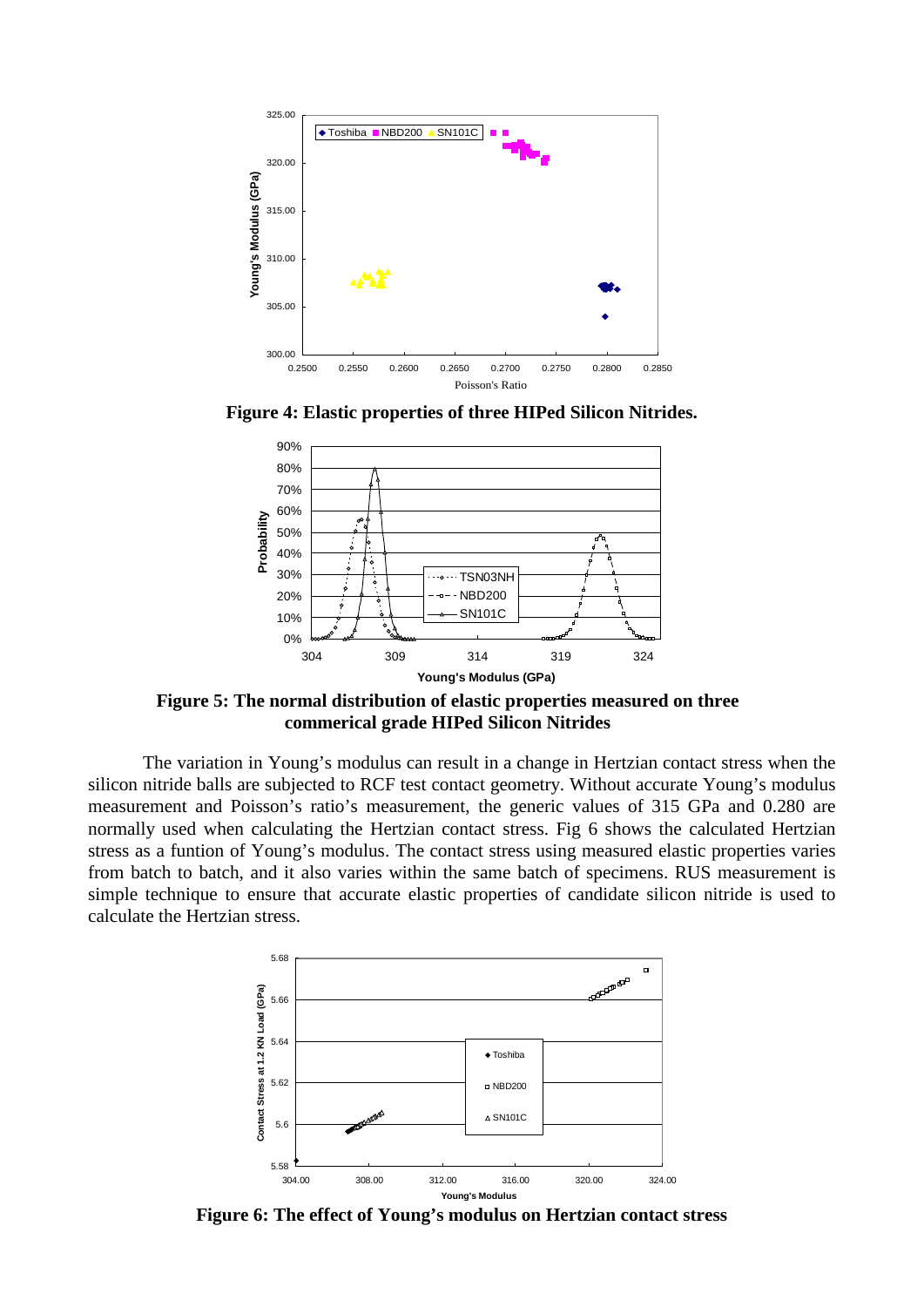### **C-sphere Strength**

The C-sphere [5] technique was derived from the C-ring test which was traditionally used to examine the strength and subsurface damage of tubular components [6]. Grinding of the slot was performed in a two-step process using a diamond plated grinding wheel (5 in. dia. x 0.25 in. thick with a full 0.125 in. radius or 127 mm dia. x 6.35 mm thick x 3.175 mm R) for the final grinding. Csphere flexure specimens were monotonically and compressively loaded to failure, as shown in Fig 7 using an electromechanical universal testing machine at a crosshead displacement rate of 0.5 mm/min.



**Figure 7: C-sphere flexure strength loading schematic.**

Three batches (5 in each batch) of Ceralloy SRBSN silicon nitride C-sphere specimens were tested and each batch of specimens has a different surface finishing condition, varying from coarse to fine and RCF-conventional (the best finish possible). The typical fracture surfaces are shown in Fig 8 and the surface strength result is shown in Fig 9.

The RCF-Conventional ceralloy specimens has a superior effective strength compared with fine and coarse ceralloy specimens. It is  $\sim$ 12% and  $\sim$ 13% better than fine and coarse specimens respectively. With a fracture toughess of 6 MPa $\sqrt{m}$  and approximate crack geometry factor 1.5, the effective Griffith flaw size of coarse, fine and RCF-Conventionally finished specimens are 25.3, 24.8 and 19.9 microns respectively.

The C-sphere strength result indicates that the more agressively machined surface conditions has larger machining induced defects, which weaken the surface strength. The surface integrity is a good indicator of potential RCF performance, therefore C-sphere can be used as technique to compare the potential RCF performance of candidate specimens.



**Figure 8: The typical fracture**